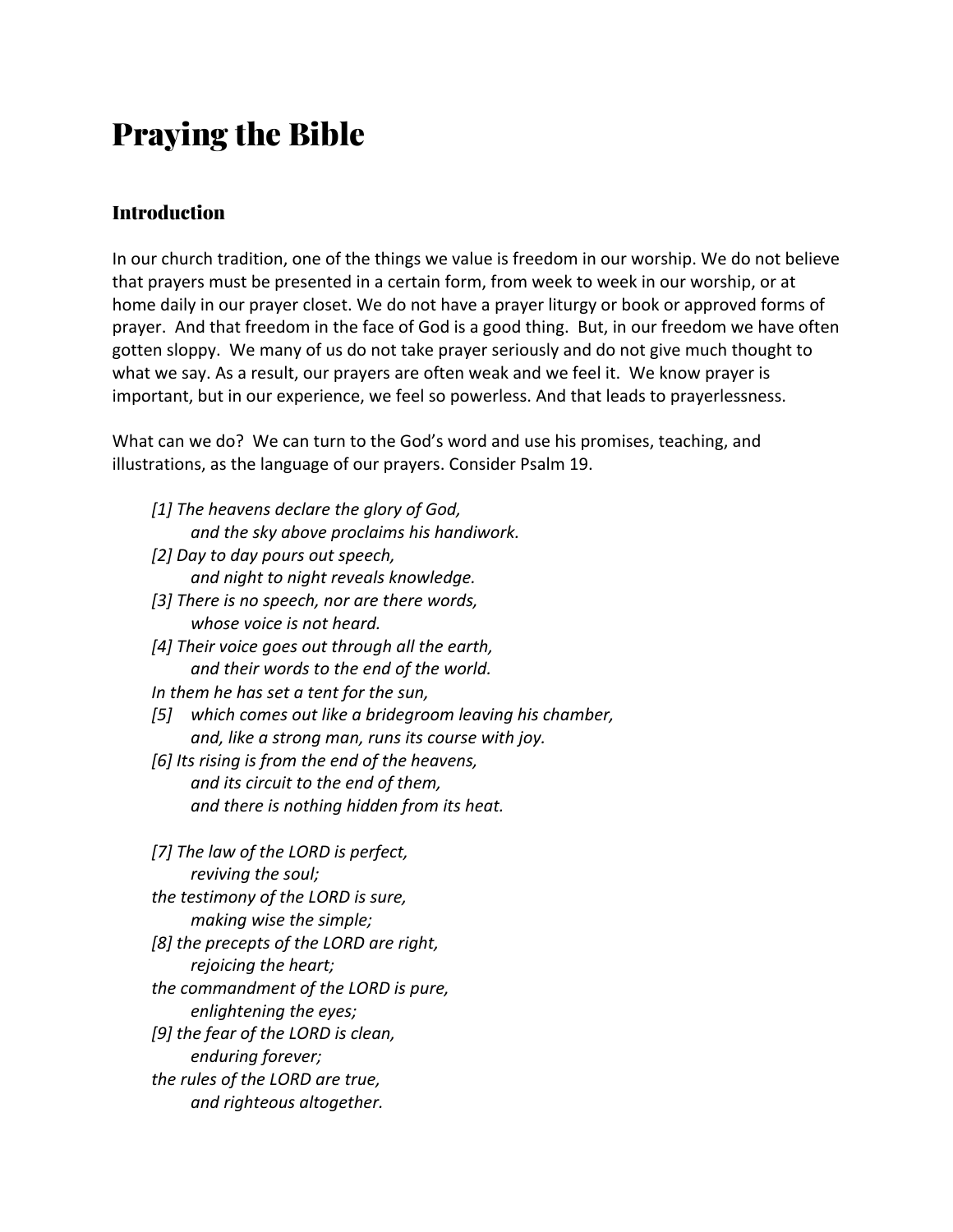*[10] More to be desired are they than gold, even much fine gold; sweeter also than honey and drippings of the honeycomb. [11] Moreover, by them is your servant warned; in keeping them there is great reward. [12] Who can discern his errors? Declare me innocent from hidden faults. [13] Keep back your servant also from presumptuous sins;*

*let them not have dominion over me! Then I shall be blameless, and innocent of great transgression (Psalm 19)*

This is one of the great passages on God's word. If we had read the first 6 verses we would have seen how God's glory is revealed in creation, and then in vv. 7-11, David extols the wonders of God's Word, and shows how God is glorified and how humanity is blessed through it. And then, in light of these things, David becomes reflective and meditative, probably of his own heart. By the conclusion of the psalm, David ends us in prayer to God.

David prays that he would be kept from the power of sin (v. 13), and in v. 14, David prays, *"O Lord … Let the words of my mouth and the meditation of my heart be acceptable in your sight."* Now, he has just spent five verses describing and extolling the glories of God's word. When he comes to his request in verses 13–15, how do you think he expects God to answer that prayer?

Do you think David expects God to snap his fingers and instantly protect David from any sin the rest of his life? Of course not!David is praying for God to let that magnificent and glorious Scripture he has just praised have its work in his life, shaping his character so that he can have victory over sin.

When it comes to the words onto his lips and meditations in his heart, do you think David expects God to zap something into existence that he finds acceptable and put them there? Of course not! David expects that God will transform him from the inside out as David himself read, thinks about, and absorbs the truth of God's word into his life. And so, in allowing God to shape his character through his word, what comes from his lips and his heart will be acceptable to God.

This is the pattern we see, not just here, but over and over again in the Scriptures. Our ways of thinking and living being transformed by the power of God's word. The same should be true when it comes to our prayer lives. If we truly believe as David tells us that the word of God is perfect, sure, right, pure, clean, and true; more to be desired than gold and sweeter than drippings of the honeycomb, then we should make it a central part of our prayer lives. Because the closer we tune our hearts to the heart of God as revealed in the Scriptures, the more effective our prayers will be in reaching in him.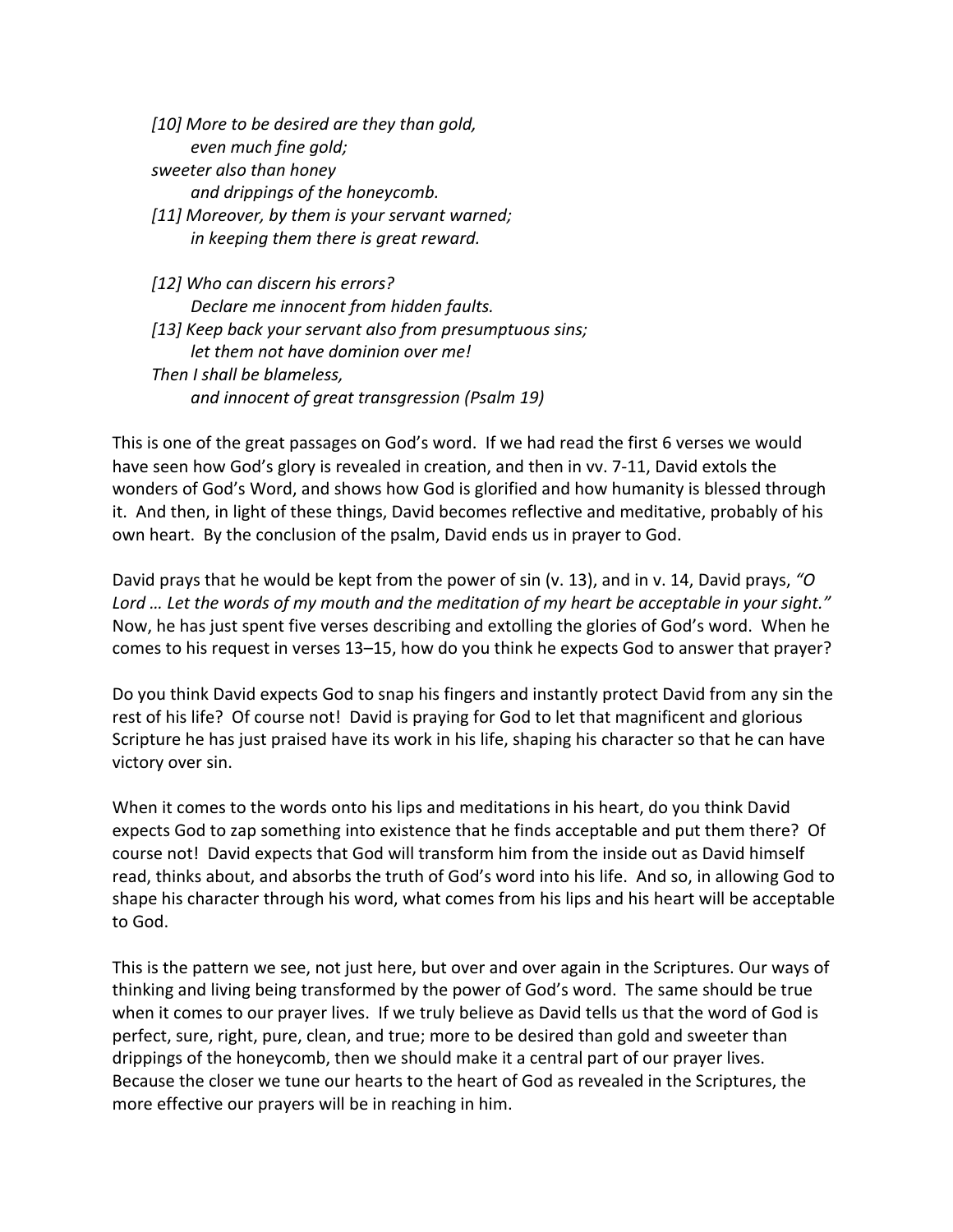# The Pattern for Praying the Bible

What I mean here is that within the Bible, we see the pattern of people praying the Scriptures. Now, we cannot look at every example, but I have picked four.

*Jonah's Example.* You will recall the story unique story of Jonah, the reluctant prophet. God called him to preach repentance and salvation to the Ninevites. But Jonah knew the wickedness of the Ninevites and didn't want them to be saved. He tried to flee, but was eventually caught up in a storm at sea and tossed in the drink. God used a large fish to swallow him up and save him, spit out back on land, and Jonah did what he was told. After preaching to Ninevah he went up and waited for their destruction. But they repented and were spared.

And then this is what the Scripture tells us: "But it displeased Jonah exceedingly, and he was angry. And he prayed to the Lord and said, 'O Lord, is not this what I said when I was yet in my country? That is why I made haste to flee to Tarshish; for I knew that you are a gracious God and merciful, slow to anger and abounding in steadfast love, and relenting from disaster'" (Jonah 4:1-2).

Now, how why did Jonah describe God the way he did? Because he knew his Old Testament. In Exodus 34, God gave Moses just the slightest glimpse of his glory, and we are told, *"The Lord passed before him and proclaimed, 'The Lord, the Lord, a God merciful and gracious, slow to anger, and abounding in steadfast love and faithfulness, keeping steadfast love for thousands, forgiving iniquity and transgression and sin, but who will by no means clear the guilty, visiting the iniquity of the fathers on the children and the children's children, to the third and the fourth generation.'"* Jonah used the language of Scripture in his prayer to God.

*Mary's Example.* What about Mary, Jesus' mother? When she is told about God choosing her to bring Jesus into the world, she cannot help but begin a joyful prayer or praise and adoration. Where do you think she received the words she used in her prayer? Do you remember Hannah? The barren Israelite who poured out her soul to God in prayer, begging for son and received one? When Mary received the news of her miraculous conception, she drew on the same prayer of praise uttered by Hannah as she was blessed with a son.

Mary begins with praise, as does Hannah and brings in the same themes as the holiness and might of the Lord, his willingness to bless the humble and lowly, and his faithfulness to Israel. Furthermore, what does derive from Hannah's prayer can be traced back almost word for word to the Psalms. Mary used the language of Scripture in his prayer to God.

*The Early Christians' Example.* In Acts, the early began facing persecution, and yet the Gospel continues to go forth. And we are told on one occasion in Acts 4, *"they lifted their voices together to God and said, 'Sovereign Lord, who made the heaven and the earth and the sea and everything in them, who through the mouth of our father David, your servant, said by the Holy Spirit, "Why did the Gentiles rage, and the peoples plot in vain? The kings of the earth set*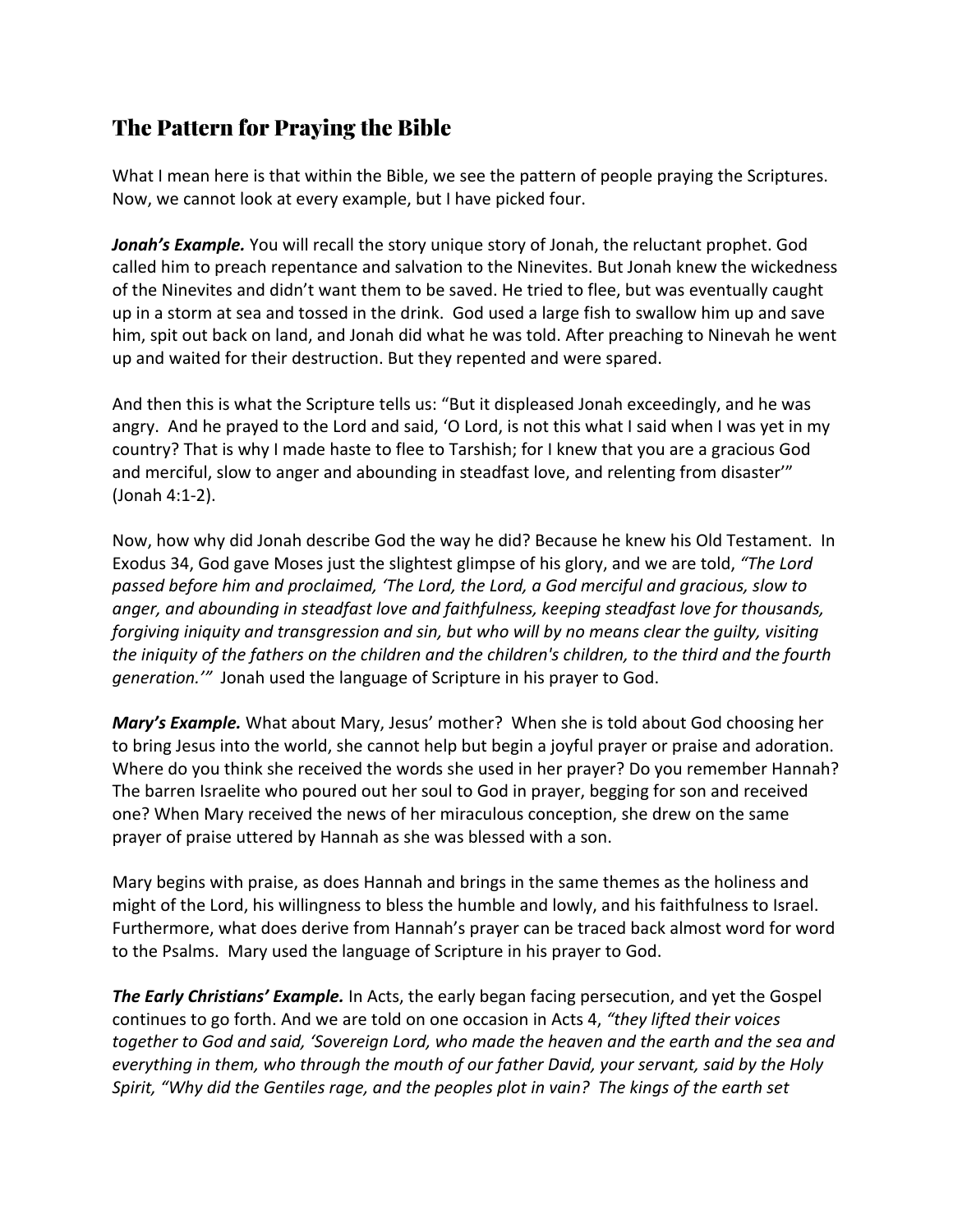*themselves, and the rulers were gathered together, against the Lord and against his Anointed"— for truly in this city there were gathered together against your holy servant Jesus, whom you anointed, both Herod and Pontius Pilate, along with the Gentiles and the peoples of Israel, to do whatever your hand and your plan had predestined to take place. And now, Lord, look upon their threats and grant to your servants to continue to speak your word with all boldness."* 

Their prayer is centered around the prayer of David found in Psalm 2. They take up the language found there and see it being fulfilled in Christ and so now their ministry through and for him.

*Jesus' Example.* Finally, we see our supreme example in all things using the language of Scripture in prayer. As he hung dying on the cross, he calls out to God and how does he do it? He prays the Psalms.

In Matthew 27:46 he calls, *"My God, my God, why have you forsaken me?"* quoting Psalm 22:1. And in Luke 23:46, he prays, *"Father, into your hands, I commit my spirit,"* quoting from Psalm 31:5. When he was at his weakest, mind groggy from blood loss, emotionally spent, he prayed the Psalms. He drew on the very words of God to call to God and express the deep feelings within him.

We could go on and on, looking at several examples. But I think you see the point. The godly saints in the Bible are the ones who set the example for us. And the example set is one of praying the Scriptures. Sometimes simply using the themes and language of Scripture and other times quoting verbatim from God's word to speak to him. This then is the pattern for powerful prayer. That we not ignore the promises and experiences given to us from God in his word, but take up those things and make them the prayers of our heart to God. That we pray powerfully by praying the Scriptures.

## The Value of Praying the Bible

This is sort of an extended application section of the message. Here we want to see how praying the Scriptures makes our prayers so powerful. We want to see the inherent value in taking the words of the Bible and using them in our prayers.

**It will keep us in the Word.** One of the things many Christians struggle with is keeping interest in reading the Bible. We have plans and journals and apps, yet we still have to fight to maintain a consistent reading schedule. But this is about than habits and plans—it's about the desires of our heart. We lack the desire for God and his Word that we should have.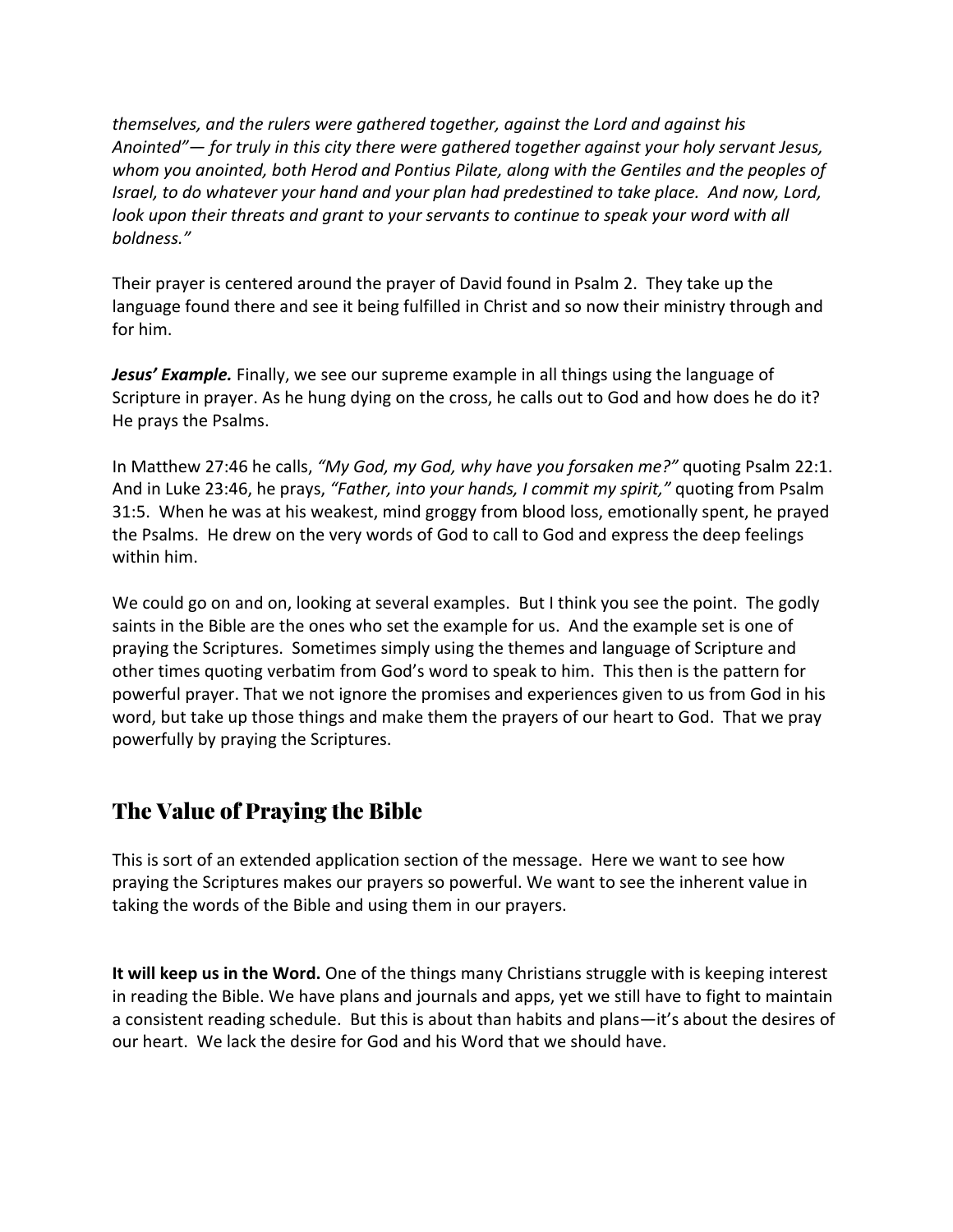But if we tie together prayer and Bible reading, then we will be not only establish a habit, but cultivate a greater desire for both. As we read from the Scriptures, letting it drive our prayer, the book comes more alive to us. As we then see fruit of those prayers being answered, our faith is encouraged and we desire to more of God as he becomes more real in our lives. Praying the Scriptures will help to keep us in the Scriptures.

**It will make our prayers more effective.** Many of pray and wonder will God answer my prayer? Am I praying for something in his will, something he desires to answers? Consider that no prayers more accurately reflect the will of God than those which use the language God himself puts into our mouths. No request is surer to be granted than that which expresses what God himself has promised to fulfill; than that which pleads for that which God already commands. Pray the promises of Scripture.

Does God command that we be wise (well, we spent 15 weeks in Proverbs seeing that the answer is yes!). So pray the promise of James 1: *"If any of you lacks wisdom, let him ask God, who gives generously to all without reproach, and it will be given him."* Pray the promise of 1 John 1:9, *"If we confess our sins, he is faithful and just to forgive us our sins and to cleanse us from all unrighteousness."* Claim the promise of John 3:16 in prayer: *"whoever believes in Christ will not perish."* Plead that God's people will be holy as God himself is holy (1 Peter 1:16). Plead that God's people will love another and bear one another's burdens (Gal 6:2). Pray for those things that we know to be God's will for us and your prayers will be effective.

Jesus says in Matthew 7, *"which one of you, if his son asks him for bread, will give him a stone? Or if he asks for a fish, will give him a serpent? If you then, who are evil, know how to give good gifts to your children, how much more will your Father who is in heaven give good things to those who ask him!"* Praying the Scriptures will make your prayers more effective because you are asking for the very thing God has promised to give.

**It will make our prayers more comforting.** It is one thing to pray, 'Lord, please be with me through this day,' and quite another to pray Heb 13:7, saying, "Lord, remember your promise 'I will never leave you nor forsake you.'" Do you sense the difference?

Again, it is one thing to pray, "As we begin our prayer, we thank for allowing us to bring these petitions to you." And it is quite another to pray Matthew 7, "We come at your invitation, O Christ, for you have promised, 'Ask, and you shall receive; seek, and you shall find; knock, and it shall be opened to you.' And so we come asking, seeking, and knocking."

In the midst of a tragedy, would you take more comfort from praying, or hearing someone else pray for you, "Lord we know that you have a plan." Or, thinking of Matthew 10, Ephesians 1, and Romans 8, you might pray: "O Lord, you have numbered the hairs of our heads. You are working all things according to the council of your will. Not even a sparrow may fall from a tree apart from you. You cause all things to work together for good for those who love you, and are called according to our purpose."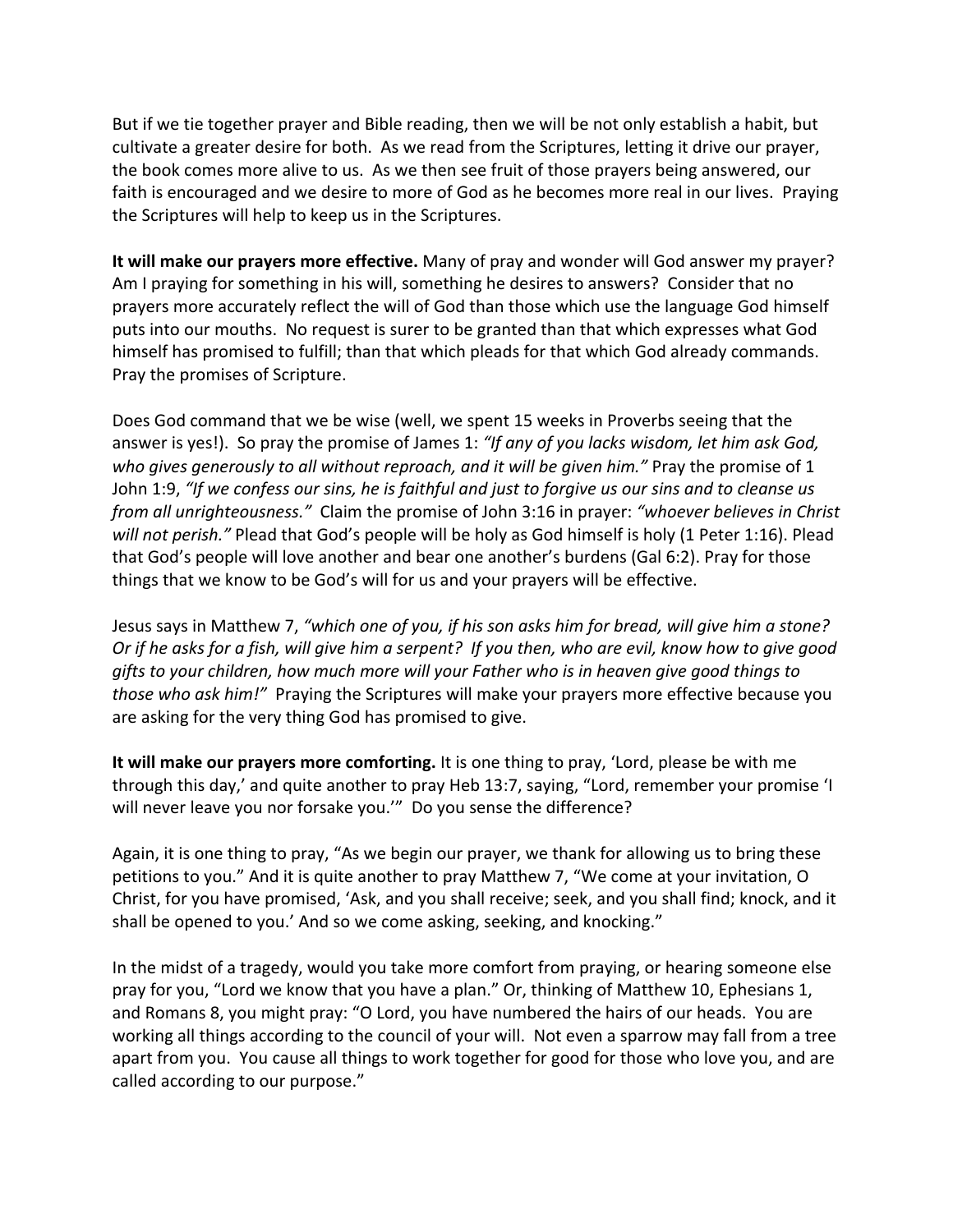Do you see how much more comforting that kind of a prayer is? It is more comforting because it is based on the comfort God himself gives his people I the very language he uses to comfort them.

**It will return proportion to our prayers.** Very often, we fall into well-worn ruts in our prayer lives. It happens to all of us, particularly when we say grace over our food. We pray for the same things in the same way. and usually when we come to God we are long on petitions, asking God for all sorts of things, yet short on things like adoration, confession, and thanksgiving—things we are commanded to do before God. But if we look to the Scriptures as our prayer guide, these things will be evened out. We will see the numerous expressions of praise and adoration of God and his might acts, as well and the appropriateness of confessing our sins to him, and thanking him for all that he had blessed us with.

Likewise, it will also help move us away from self-centered prayer. Have you ever been told how to see if someone is self-centered or not? Listen to them talk and count how many times they use the word 'I.'

In your prayers, how often do you stay focused on yourself and your needs or wants? When we look to the Bible, we see that much of it encourages us to pray for others. Praying the Scriptures will help return proportion to our prayers.

**It will help teach us Biblical priorities in our prayers.** When you pray for someone, do you ever get past the physical needs? Those are not bad things to pray for, but they are hardly the most important. Someone can be well-fed and have good health and still be a weak, immature Christian or even go to hell. But if we seek to pray the Scriptures, we will regain a sense of biblical priority in our prayers.

Consider praying the Beatitudes for someone: "Father, grant that John would recognize his poverty of spirit. Let him mourn for his sins and not be indifferent or unconcerned for his own soul. Work a meekness into his heart. Grant him to be hungry and thirsty for righteousness. Give him the heart of a peacemaker and a reconciler. Make him pure and keep him pure, O Lord. And if you will for him to be persecuted, give him grace to count it all joy and to remember that his reward is great in heaven." Now, that's a prayer! Praying the Scriptures will help teach us Biblical priorities in our prayers.

**It will help protect us from sin.** If we are actively seeking to incorporate the language of Scripture in our prayers, it means we will be thinking about the word of Scripture more often and more deeply. Such Biblical thinking will begin to engrave our minds with biblical patterns of thought that can help immunize us from the enticing folly of world's view of life. It will be more difficult for us to be led astray, because our thinking and feeling will have been shaped by the life-changing truth of God's word. Praying the Scriptures will help protect us from sin.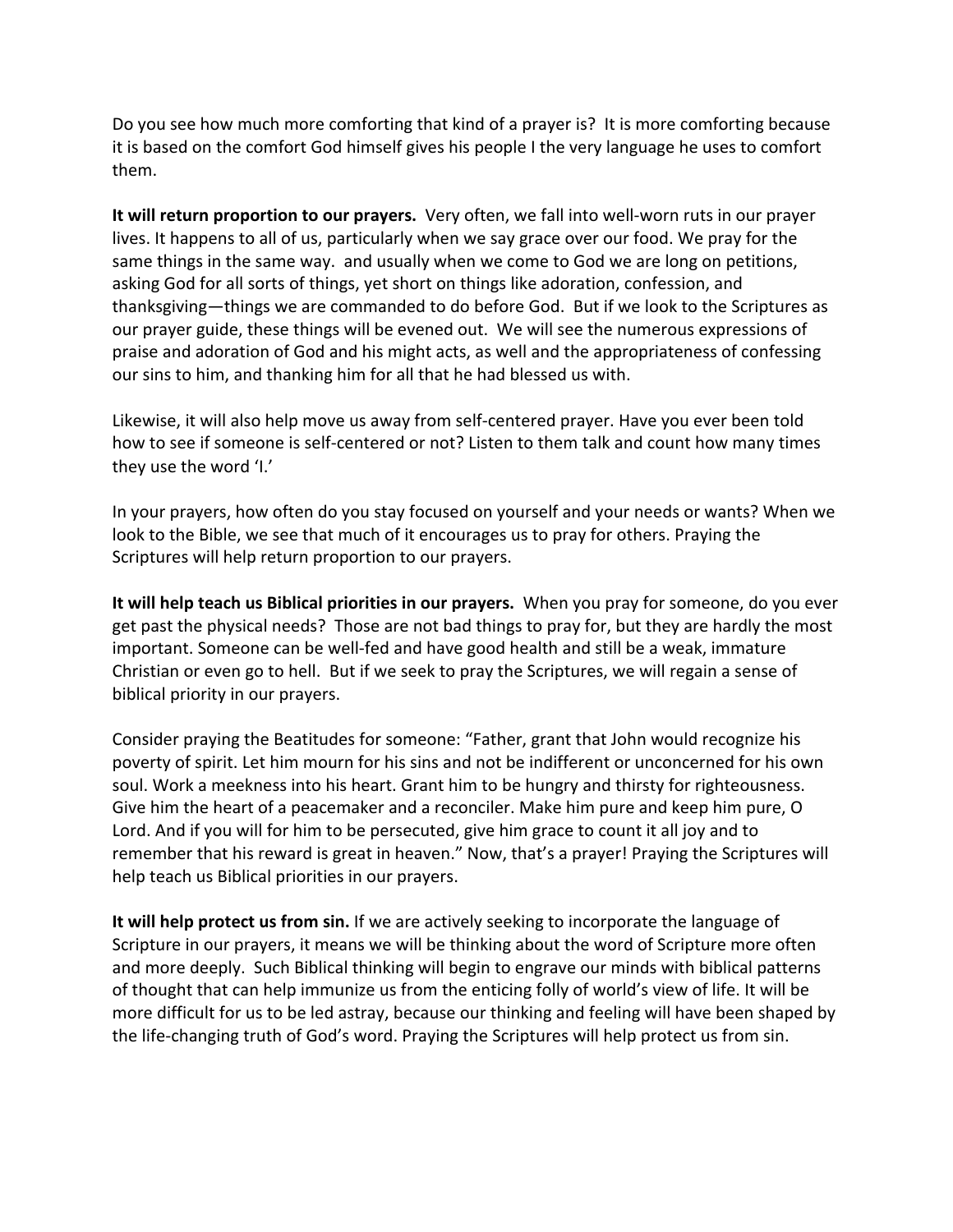# The Practice of Praying the Bible

So, what does this look like practically? How do you go about praying the Scriptures. Here's a couple of common ways.

**Praying texts.** This is simply praying over any given text. The point here is to take up the intention and words of the passage and turn them back into the words of a prayer to God. This means having a basic grasp of the meaning of the passage. Then ask simple questions like

- What can I praise or thank God for being, doing, or giving?
- What can I confess as sin?
- What sin can I seek God's help in avoiding?
- What spiritual change can I ask him to form in me?
- What spiritual resources can I for him to give me or someone else?

The easiest way to get started with this would probably be to follow the example of Derek Prime (a pastor in Scotland). He would take a key thought out of his morning devotional reading, and pray it for himself and everyone on his prayer list of the day.<sup>1</sup>

**Praying prayers.** Another way to pray the Bible is to find actual prayers in the Bible and pray them as your own. The easiest way to begin is by looking at the prayers Paul prayed for the church. For example, you might turn to Ephesians 3 and read:

*"For this reason I bow my knees before the Father, <sup>15</sup>from whom every family in heaven and on earth is named, <sup>16</sup>that according to the riches of his glory he may grant you to be strengthened with power through his Spirit in your inner being, <sup>17</sup>so that Christ may dwell in your hearts through faith—that you, being rooted and grounded in love, <sup>18</sup><i>may have strength to comprehend with all the saints what is the breadth and length and height and depth, <sup>19</sup>and to know the love of Christ that surpasses knowledge, that you may be filled with all the fullness of God. <sup>20</sup>Now to him who is able to do far more abundantly than all that we ask or think, according to the power at work within us, <sup>21</sup>to him be glory in the church and in Christ Jesus throughout all generations, forever and ever. Amen"* (3:14-21).

So, you would begin by meditating on the passage, making sure you understand what Paul is actually praying for. Then, either for yourself and someone else, you could simply pray those very words back to God, even substituting a person's name in the prayer:

*"I ask, you, God to fill Warren with the knowledge of your will through all spiritual wisdom and understanding. And I pray this in order that he may live a life worthy of the Lord and may please Him in every way: bearing fruit in every good work she does, being strengthened with all power, so that he may have great endurance and patience, and joyfully give thanks to you, his Father"* (Col 1:9-12).

<sup>1</sup> Derek Prime, *On Being a Pastor* (Chicago: Moody).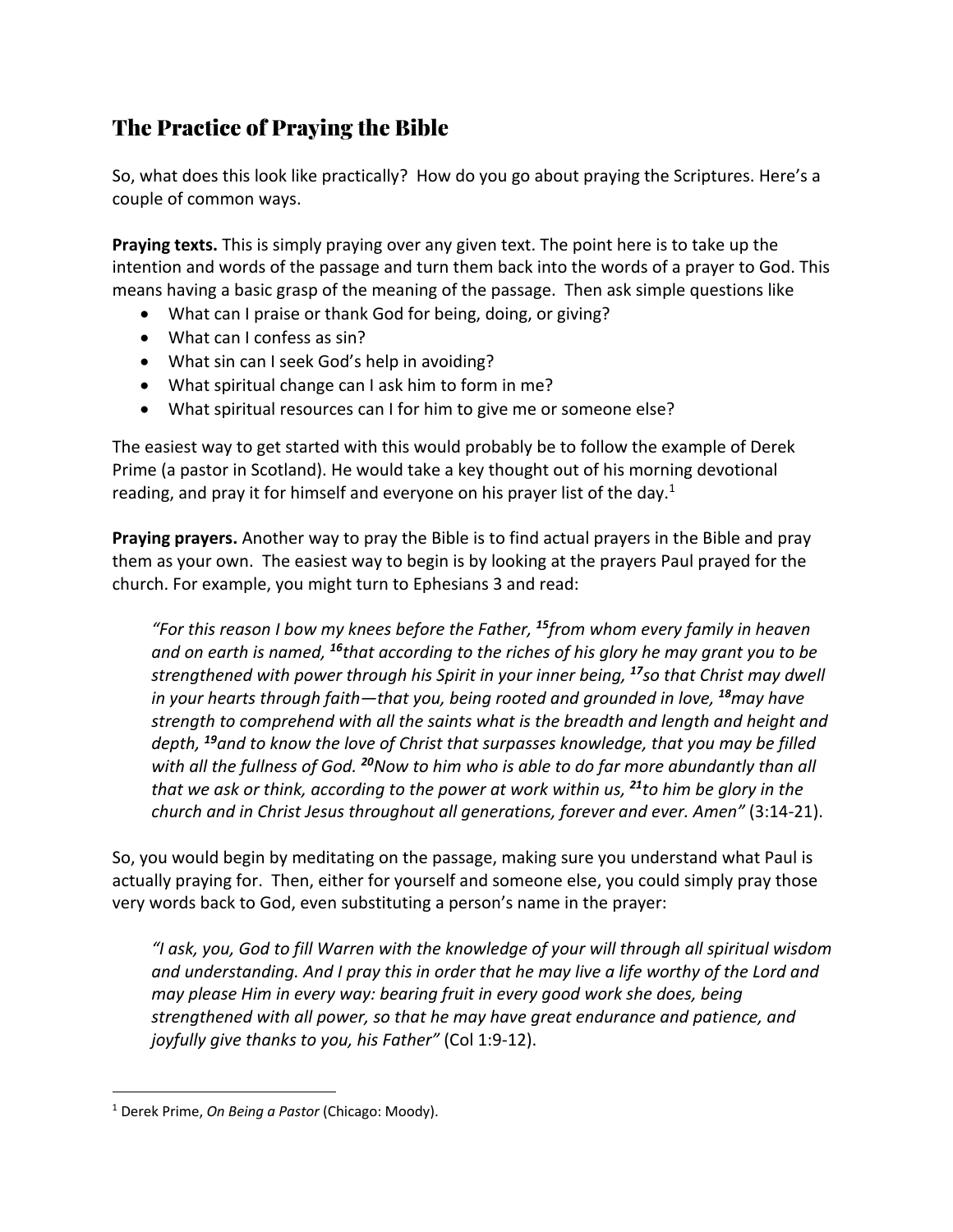You can do this from just about any prayer (especially the Psalms). But remember to pray in Jesus name—that is, remember you are a new covenant believer and edit the prayer when it's necessary.

**Praying themes.** This is praying over the big themes of a large section of Scripture. For example, you may pray about the love like this:

Father, I can love because you first loved me. I can love you, the Lord my God, with all my heart, soul, mind, and strength. I can love my neighbor as myself. I can love my enemies and pray for those who persecute me. I can obey Christ's new commandment to love other disciples just as I have been loved by Jesus. For the life I now live in the flesh I live by faith in the Son of God, who loved me and gave himself for me. Help me, to be the loving person you have called me to be.

Another example might be that of Martin Luther. In his book, *A Simple Way to Pray*, Luther helped his barber learn to pray. Specifically, he taught him to pray through the Lord's Prayer, using each phrase as a part of an outline for specific thanksgivings, confessions, and requests.

### **Conclusion**

I want to end with an extended quote from an article by Joni Eareckson Tada.<sup>2</sup>

The large window at Baltimore-Washington International Airport framed a gray afternoon. Our flight was late, and the seats in the waiting area were full. Judy and Bunny stood beside me to pray–something we often do before and after flights.

I was down about a number of things, including the news that we lacked funds to launch an outreach to disabled children in several Eastern European orphanages. Reading the sadness in my eyes, Bunny reached for my hands and Judy's. After praise and thanksgiving, she prayed in a soft voice laced with confidence: "Lord, send forth the corn and the wine and the oil. Send forth the early rains . . . the late rains . . . and produce a wonderful crop of blessings." I recognized the strains of Joel 2:19: "The Lord will reply to them: 'I am sending you grain, new wine and oil, enough to satisfy you fully.'"

Just as Bunny was repeating the part about corn, oil, and wine, I sensed the presence of a fourth person who edged between Judy and me. Then a fifth person crowded in with us, and together the newcomers punctuated my friend's prayer with "amens."

When we finished, we hardly had time to exchange names with our unexpected prayer partners–a married couple. Before rushing to catch their flight, the husband folded a \$100

 $<sup>2</sup>$  Joni Eareckson Tada, "Speaking God's Language: How Scripture can add power to your prayers." Accessed at</sup> http://www.redeemer.com/connect/prayer/prayer\_tada\_article.html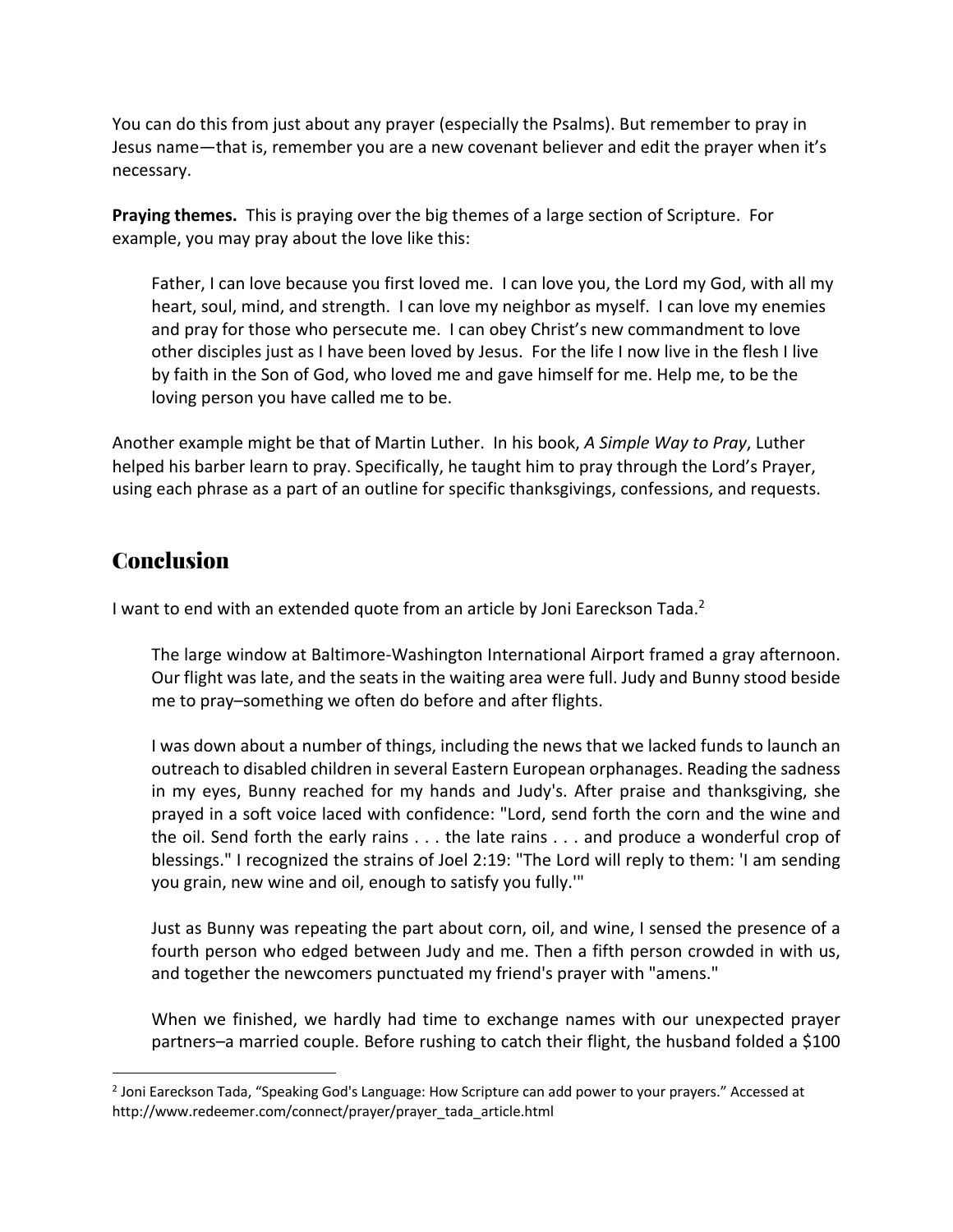bill into Bunny's hand. Bunny waved the bill in the air like a flag of victory. "Yea, even while I was speaking in prayer, the angel came with the answer!"

"Joni," she continued as she tucked the bill in my coat pocket, "this is the firstfruits of what God will supply!"

She was right. And it didn't surprise me. When Bunny prays, things happen. I've learned, through years of interceding with her, that Bunny's prayers have power with God.

#### **God's Accent**

I believe that Bunny's effectiveness in prayer is, at least in part, because she has learned to pray in the language of the Father. Bunny even responds using God's language: Her "yea, even while I was speaking in prayer" was a paraphrase of Dan. 9:21.

I have learned to follow Bunny's lead and season my prayers with the Word of God. It's a way of talking to God in His language–speaking His dialect, using His vernacular, employing His idioms. (I've often teased Bunny that I hear God's accent when she prays.)

If praying "in the name of Jesus" comes as naturally as breathing, we need to pray "in the Word" just as naturally. The Bible underscores that there are two things God honors above all else: His name and His Word. "For you have exalted above all things your name and your word," wrote David in Ps. 138:2. Prayer spiced with God's Word is prayer exalted.

This is not a matter simply of divine vocabulary. It's a matter of power. When we bring God's Word directly into our praying, we are bringing God's power into our praying. Hebrews 4:12 declares, "For the word of God is living and active. Sharper than any double-edged sword." God's Word is living, and so it infuses our prayers with life and vitality. God's Word is also active, injecting energy and power into our prayer. Listen to how God described His words to Jeremiah: "Is not my word like fire . . . and like a hammer that breaks a rock in pieces?" (Jer. 23:29). Scripture gives muscle and might to our prayers.

#### **Your Prayer Book**

I'm convinced God enjoys it when we consciously employ His Word in our prayers. It shows Him the importance we attach to our requests. It demonstrates we have thought through our petitions and praises and lined them up against the plumb line of Scripture. It underscores to Him the high regard and appreciation we attach to His Word and demonstrates that we sincerely seek His heart in the matter for which we pray. Using God's Word in prayer–Scripture praying, as it is sometimes called–gives a divine familiarity to our words, earmarking us as servants who possess a working knowledge of the most powerful prayer book ever written: the Bible.